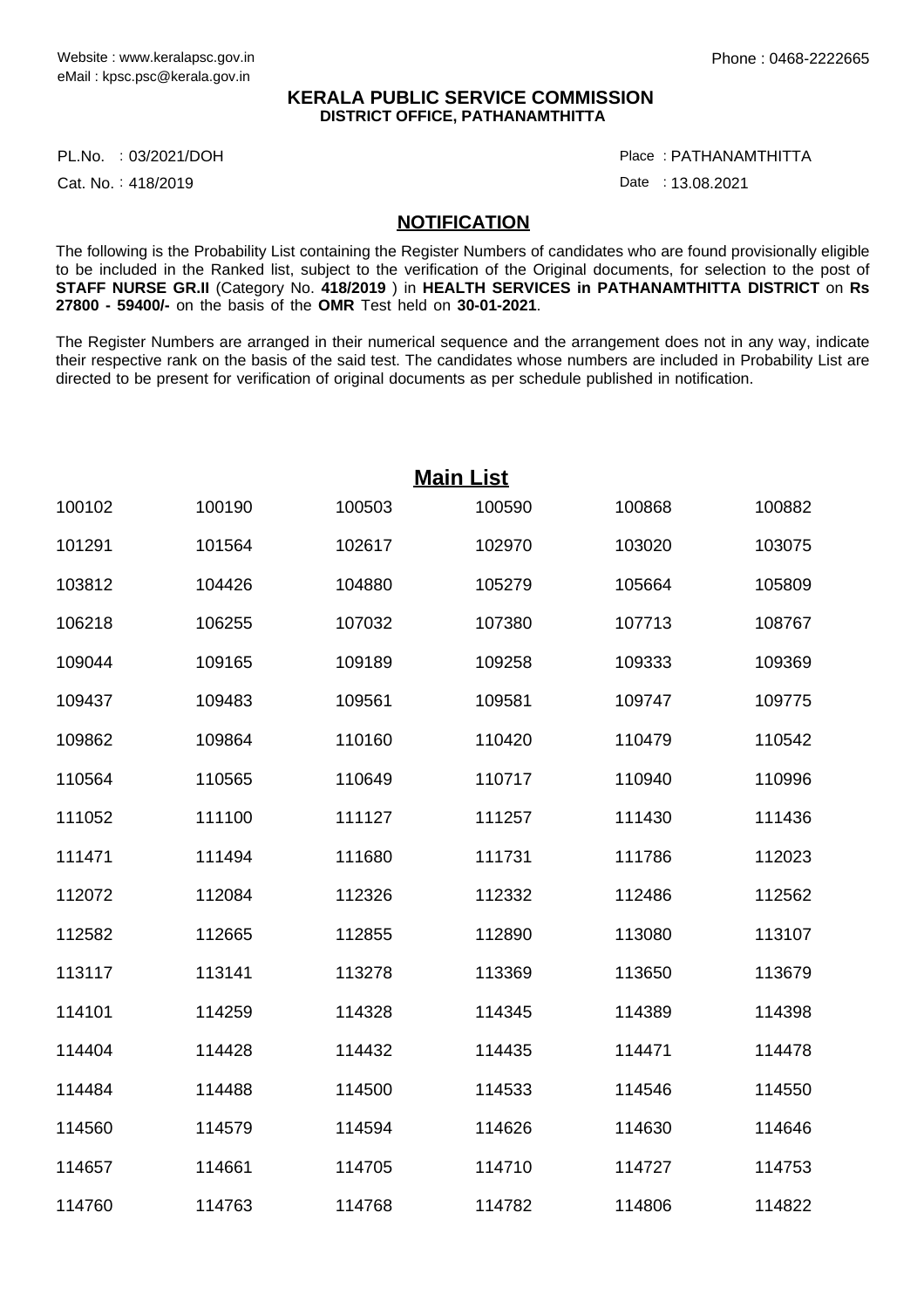| 114828 | 114842 | 114849 | 114850 | 114860 | 114871 |
|--------|--------|--------|--------|--------|--------|
| 114891 | 114927 | 114943 | 114962 | 114964 | 114967 |
| 114983 | 114987 | 114994 | 115008 | 115020 | 115029 |
| 115030 | 115034 | 115038 | 115065 | 115079 | 115162 |
| 115174 | 115210 | 115242 | 115246 | 115254 | 115314 |
| 115326 | 115330 | 115331 | 115338 | 115348 | 115362 |
| 115367 | 115371 | 115375 | 115385 | 115389 | 115408 |
| 115418 | 115437 | 115442 | 115473 | 115482 | 115489 |
| 115490 | 115516 | 115545 | 115554 | 115556 | 115557 |
| 115567 | 115571 | 115603 | 115605 | 115622 | 115631 |
| 115634 | 115656 | 115726 | 115742 | 115767 | 115782 |
| 115784 | 115786 | 115790 | 115799 | 115804 | 115807 |
| 115811 | 115827 | 115901 | 115929 | 115933 | 115941 |
| 115965 | 115983 | 115990 | 116001 | 116007 | 116052 |
| 116066 | 116069 | 116101 | 116113 | 116123 | 116151 |
| 116152 | 116156 | 116157 | 116165 | 116167 | 116168 |
| 116169 | 116211 | 116214 | 116223 | 116259 | 116262 |
| 116265 | 116289 | 116311 | 116331 | 116335 | 116340 |
| 116342 | 116348 | 116349 | 116366 | 116367 | 116371 |
| 116377 | 116397 | 116414 | 116447 | 116457 | 116464 |
| 116475 | 116477 | 116478 | 116520 | 116525 | 116526 |
| 116530 | 116538 | 116551 | 116563 | 116581 | 116586 |
| 116596 | 116600 | 116605 | 116616 | 116618 | 116626 |
| 116640 | 116653 | 116664 | 116684 | 116694 | 116707 |
| 116729 | 116732 | 116736 | 116744 | 116757 | 116772 |
| 116791 | 116797 | 116811 | 116817 | 116846 | 116855 |
| 116857 | 116866 | 116881 | 116882 | 116891 | 116902 |
| 116905 | 116924 | 116935 | 116942 | 116952 | 116958 |
| 116977 | 116980 | 116992 | 117005 | 117027 | 117038 |
| 117062 | 117070 | 117101 | 117102 | 117147 | 117153 |
| 117204 | 117212 | 117224 | 117233 | 117239 | 117248 |
| 117388 | 117415 | 117420 | 117610 | 117683 | 117856 |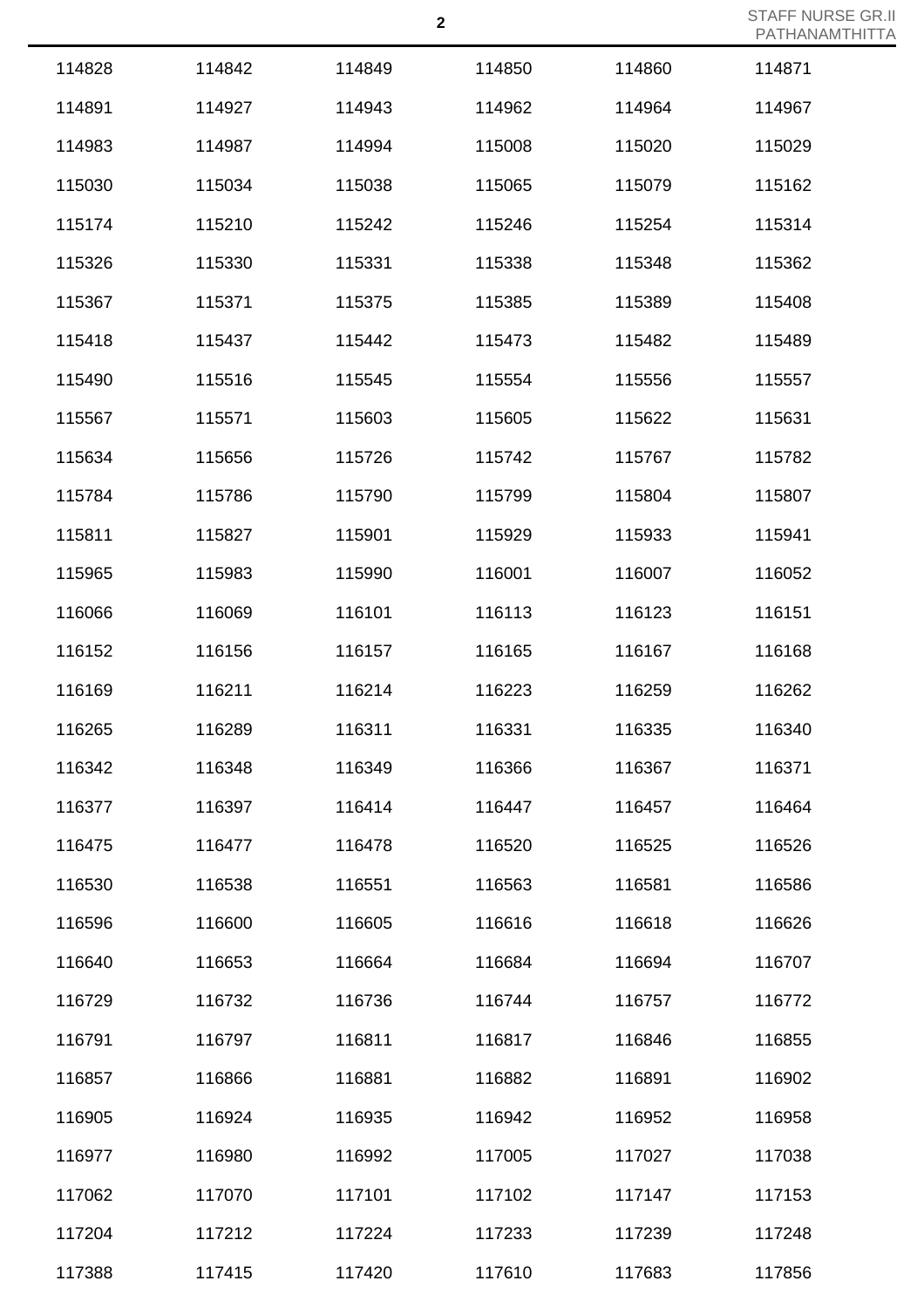| 117876                | 118024 | 118248 | 118277                    | 118335 | 118365 |  |
|-----------------------|--------|--------|---------------------------|--------|--------|--|
| 118464                | 118600 | 118726 | 118912                    | 119025 | 119274 |  |
| 119428                | 119606 | 119658 | 119851                    | 120042 | 120064 |  |
| 120104                | 120250 | 120257 | 120669                    | 120921 | 122027 |  |
| 122036                | 122176 | 122632 | 122833                    | 123510 | 123601 |  |
| 123824                | 124082 | 124315 | 124938                    | 125282 | 125436 |  |
| 125903                | 126591 | 127820 | 127934                    | 128763 | 129096 |  |
| 129175                | 129900 | 131109 | 131441                    | 131760 | 132906 |  |
| 133943                | 141436 | 152281 |                           |        |        |  |
|                       |        |        | <b>Supplementary List</b> |        |        |  |
| Ezhava/Thiyya/Billava |        |        |                           |        |        |  |
| 100397                | 109007 | 110950 | 111210                    | 113106 | 113717 |  |
| 114424                | 114884 | 114949 | 115193                    | 115264 | 115299 |  |
| 115589                | 115661 | 115753 | 115817                    | 115859 | 115906 |  |
| 116084                | 116092 | 116141 | 116227                    | 116358 | 116536 |  |
| 116578                | 116609 | 118763 | 118772                    | 119874 | 121988 |  |
| 126822                | 139487 |        |                           |        |        |  |
|                       |        |        | <b>Scheduled Caste</b>    |        |        |  |
| 103268                | 104003 | 107092 | 111976                    | 112426 | 115430 |  |
| 115439                | 115930 | 115984 | 116197                    | 116263 | 116632 |  |
| 116901                | 116996 | 117162 | 119501                    | 126020 | 127453 |  |
|                       |        |        | <b>Scheduled Tribe</b>    |        |        |  |
| 108133                | 114462 | 114756 | 114941                    | 115287 | 115422 |  |
| 115707                | 116295 | 123969 | 127428                    | 129001 | 140986 |  |
| 150147                | 153066 |        |                           |        |        |  |
|                       |        |        | <b>Muslim</b>             |        |        |  |
| 109471                | 111146 | 111624 | 112185                    | 114329 | 114379 |  |
| 114417                | 114506 | 114743 | 115088                    | 115282 | 115294 |  |
| 115322                | 115395 | 115695 | 115904                    | 115952 | 116173 |  |
| 116441                | 116443 | 116450 | 116943                    | 117018 | 117041 |  |
| 117092                | 117251 | 120121 | 122104                    |        |        |  |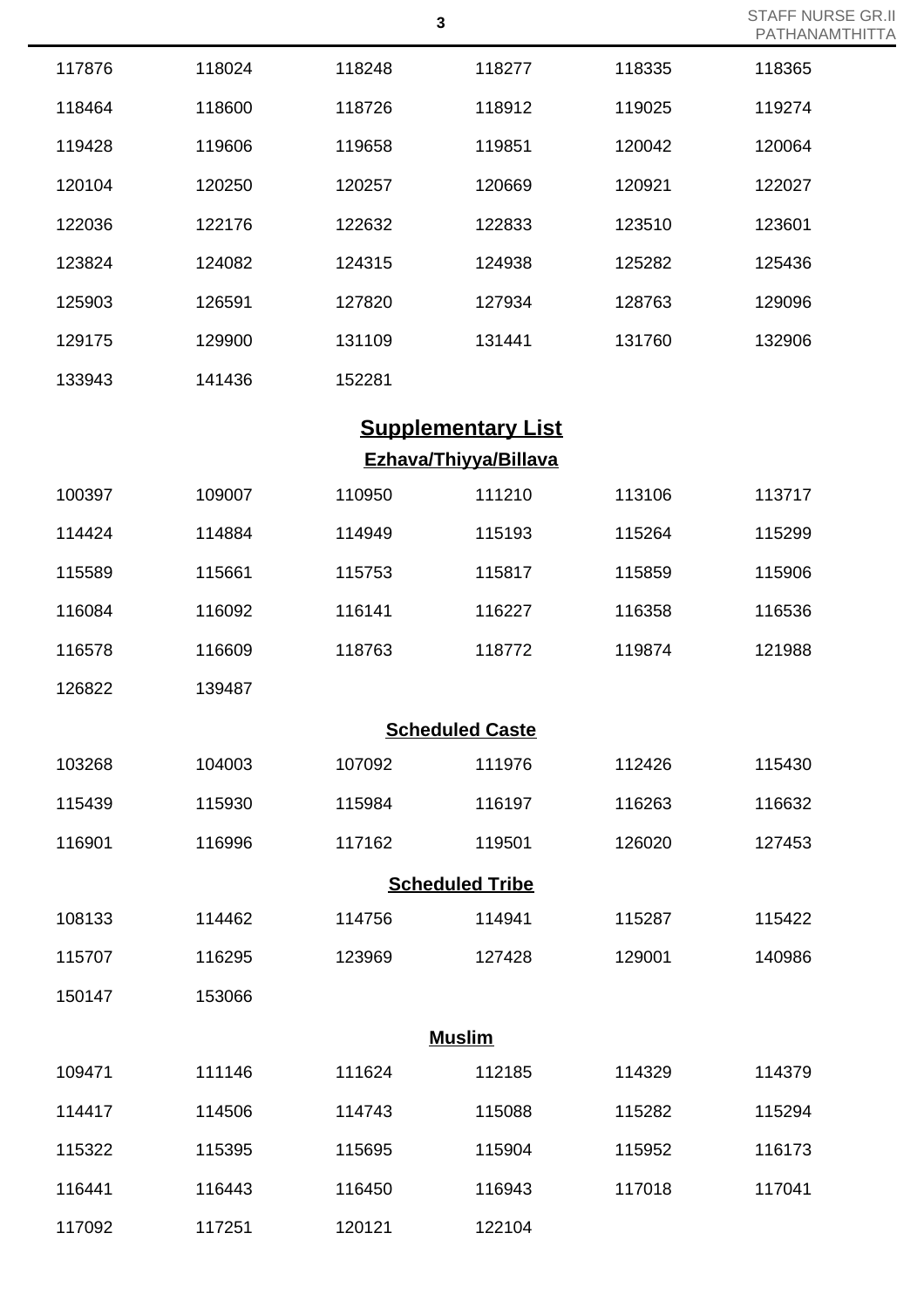STAFF NURSE GR.II PATHANAMTHITTA

| <b>Latin Catholics/A.I</b> |        |                                                 |                           |                                                                |        |  |
|----------------------------|--------|-------------------------------------------------|---------------------------|----------------------------------------------------------------|--------|--|
| 102352                     | 104052 | 107407                                          | 112000                    | 112324                                                         | 112364 |  |
| 112873                     | 114733 | 117430                                          |                           |                                                                |        |  |
|                            |        |                                                 | <b>OBC</b>                |                                                                |        |  |
| 102574                     | 105262 | 114491                                          | 114689                    | 114917                                                         | 115318 |  |
| 116398                     |        |                                                 |                           |                                                                |        |  |
| <b>Viswakarma</b>          |        |                                                 |                           |                                                                |        |  |
| 114419                     | 114493 | 115077                                          | 116181                    | 116241                                                         | 116381 |  |
| 128466                     |        |                                                 |                           |                                                                |        |  |
|                            |        |                                                 | <b>SIUC Nadar</b>         |                                                                |        |  |
| 100212                     | 101967 | 103530                                          | 103638                    | 104635                                                         |        |  |
|                            |        | <b>Scheduled Caste Converts to Christianity</b> |                           |                                                                |        |  |
| 114798                     | 115308 | 115406                                          | 116278                    | 116783                                                         |        |  |
|                            |        |                                                 | <b>Dheevara</b>           |                                                                |        |  |
| 108503                     | 110884 | 112766                                          | 112989                    | 116304                                                         |        |  |
|                            |        |                                                 | <b>Hindu Nadar</b>        |                                                                |        |  |
| 101424                     | 102157 | 103223                                          | 104662                    | 108963                                                         |        |  |
|                            |        |                                                 |                           | <b>List of Differently Abled Candidates for 3% Reservation</b> |        |  |
|                            |        |                                                 | <b>Low Vision</b>         |                                                                |        |  |
|                            |        |                                                 | Not Eligible              |                                                                |        |  |
|                            |        |                                                 | <b>Hearing Impairment</b> |                                                                |        |  |

114373 **DA-HI**

## **Locomotor Disability / Cerebral Palsy**

Nil

**4**